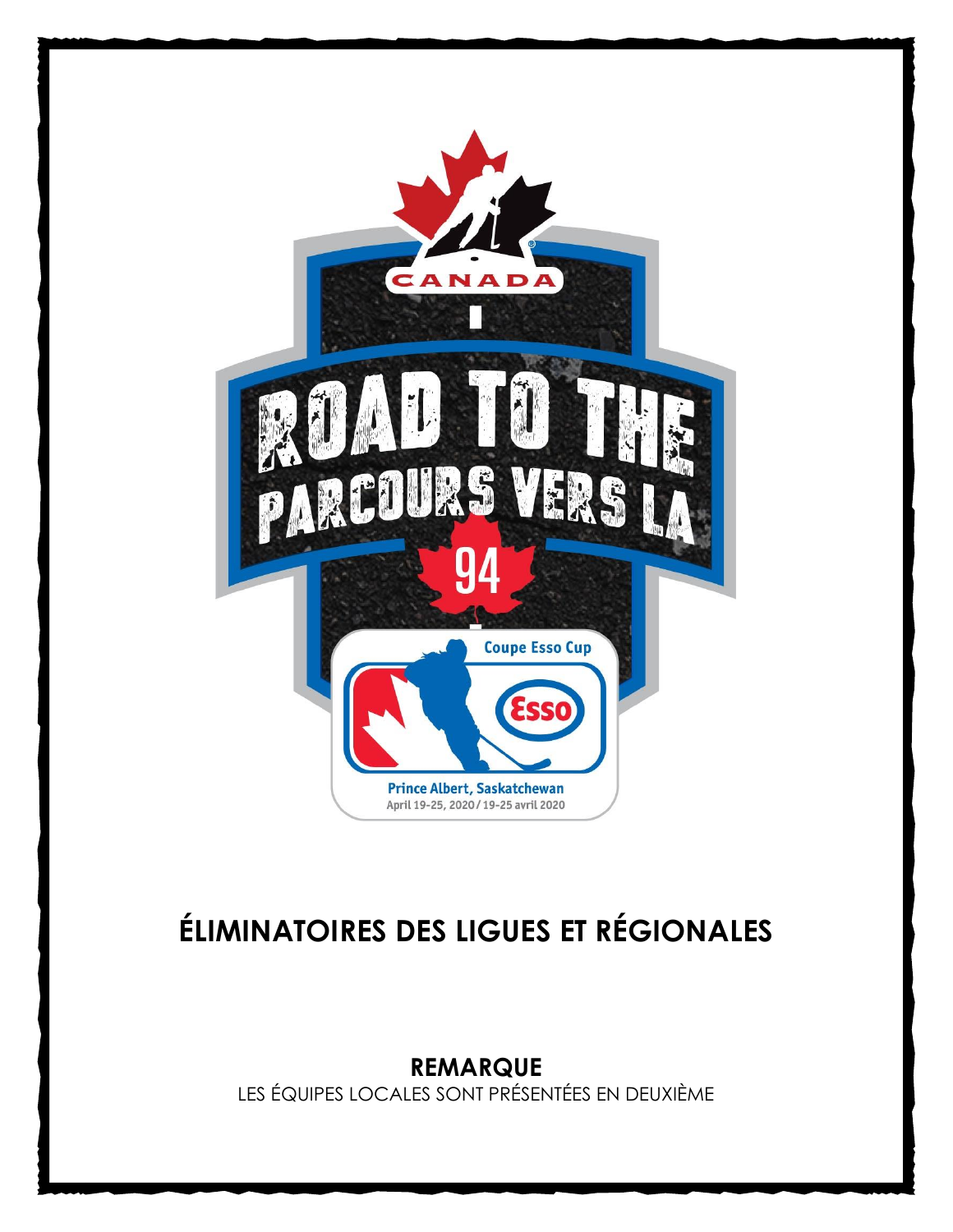# **LIGUE DE HOCKEY FÉMININ DE L'ALBERTA**

## **RONDE DE QUALIFICATION (DEUX DE TROIS)**

| <sup>2</sup> PANDAS D'EDMONTON c. <sup>6</sup> CHIEFS DE RED DEER |         |                                                                                 |         |                 |  |  |  |
|-------------------------------------------------------------------|---------|---------------------------------------------------------------------------------|---------|-----------------|--|--|--|
| <b>MATCH 1</b>                                                    | 6 mars  | <b>Red Deer</b>                                                                 | $1 - 2$ | Edmonton        |  |  |  |
| MATCH <sub>2</sub>                                                | 7 mars  | <b>Red Deer</b>                                                                 | $2 - 1$ | Edmonton        |  |  |  |
| MATCH <sub>3</sub>                                                | 14 mars | Edmonton                                                                        |         | <b>Red Deer</b> |  |  |  |
| LA SÉRIE EST ÉGALE 1-1                                            |         |                                                                                 |         |                 |  |  |  |
|                                                                   |         |                                                                                 |         |                 |  |  |  |
|                                                                   |         | <sup>3</sup> RAIDERS DE ROCKY MOUNTAIN c. <sup>5</sup> STEELERS DE LLOYDMINSTER |         |                 |  |  |  |
| MATCH 1                                                           | 7 mars  | Lloydminster                                                                    | $1 - 2$ | Rocky Mountain  |  |  |  |
| MATCH <sub>2</sub>                                                | 8 mars  | Lloydminster                                                                    | $4 - 1$ | Rocky Mountain  |  |  |  |
| MATCH <sub>3</sub>                                                | 14 mars | Rocky Mountain                                                                  |         | Lloydminster    |  |  |  |
| LA SÉRIE EST ÉGALE 1-1                                            |         |                                                                                 |         |                 |  |  |  |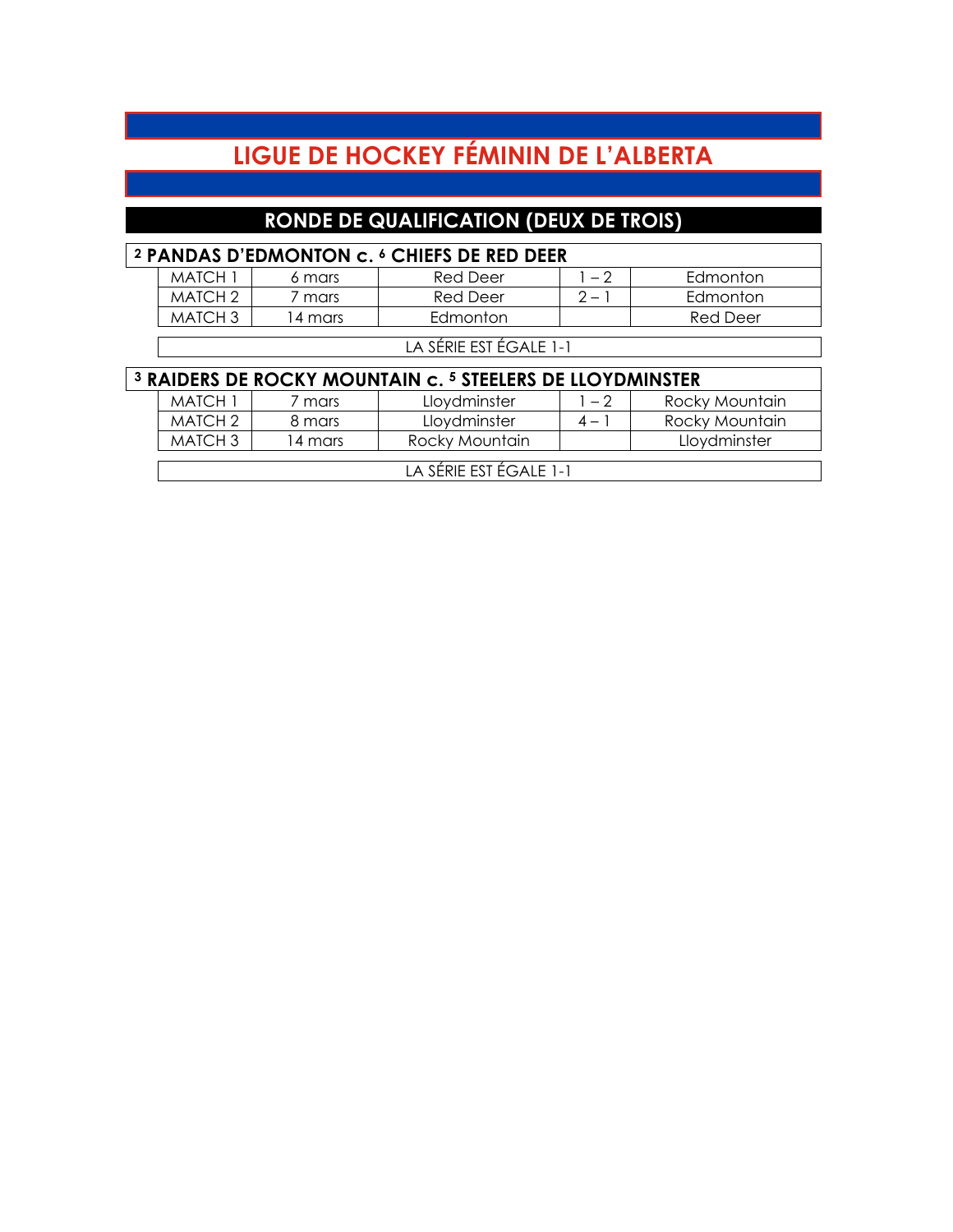# **MIDGET AAA FÉMININ DE LA COLOMBIE-BRITANNIQUE**

## **QUARTS DE FINALE (DEUX DE TROIS)**

|         |         | <sup>4</sup> LAKERS DE THOMPSON-OKANAGAN c. <sup>5</sup> SEALS DE VANCOUVER ISLAND |                   |
|---------|---------|------------------------------------------------------------------------------------|-------------------|
| MATCH 1 | 13 mars | Vancouver Island                                                                   | Thompson-Okanagan |
| MATCH 2 | 14 mars | Thompson-Okanagan                                                                  | Vancouver Island  |

LA SÉRIE EST ÉGALE 0-0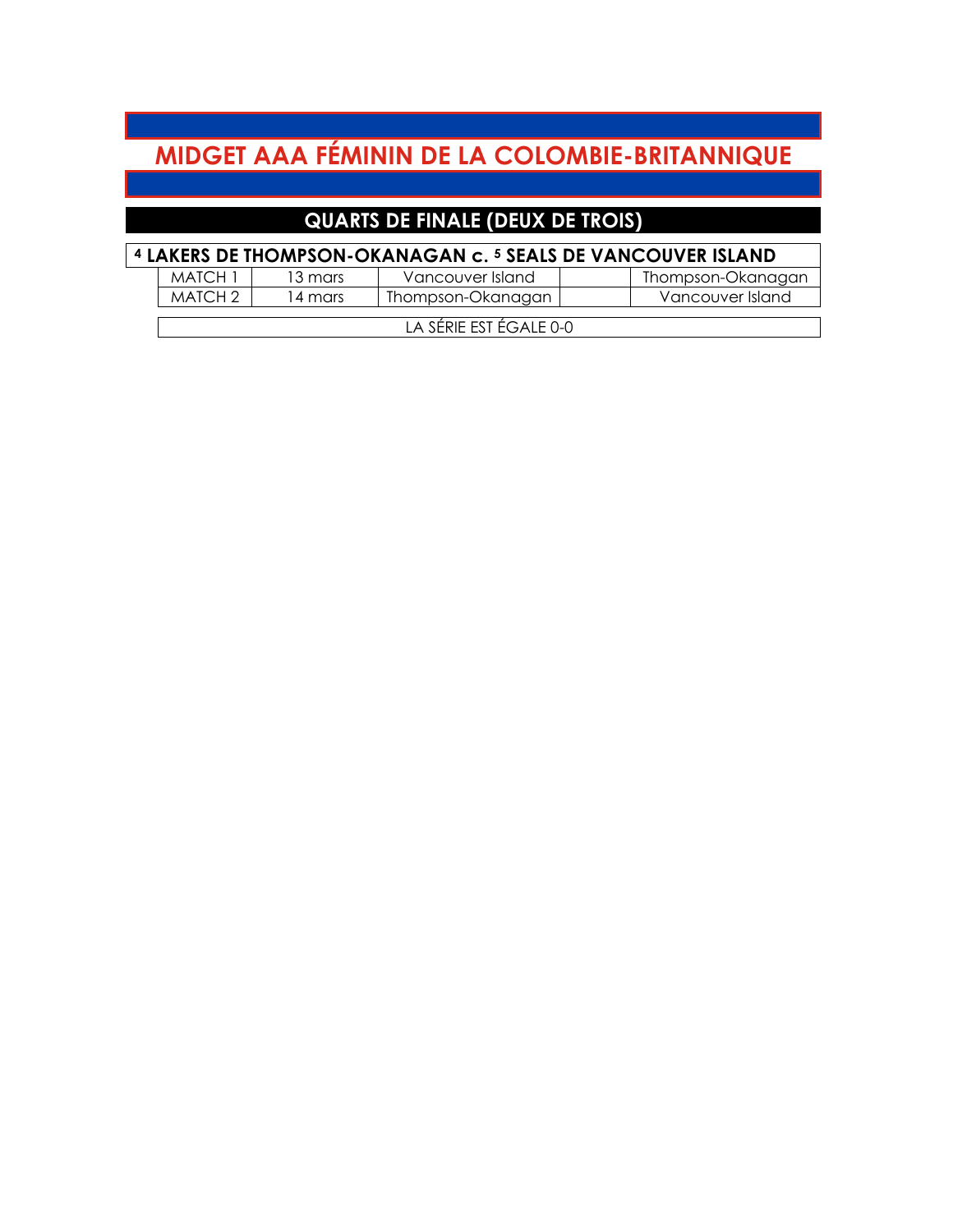## **LIGUE DE HOCKEY FÉMININ DU MANITOBA**

### **QUARTS DE FINALE (TROIS DE CINQ)**

| <sup>1</sup> AVROS DE WINNIPEG c. <sup>8</sup> LIGHTNING D'INTERLAKE |            |                  |         |           |  |  |  |
|----------------------------------------------------------------------|------------|------------------|---------|-----------|--|--|--|
| MATCH 1                                                              | 13 février | Interlake        | $0 - 6$ | Winnipeg  |  |  |  |
| MATCH 2                                                              | 16 février | Winnipeg         | $4-0$   | Interlake |  |  |  |
| MATCH <sub>3</sub>                                                   | 20 février | <b>Interlake</b> | - 9     | Winnipeg  |  |  |  |
|                                                                      |            |                  |         |           |  |  |  |
| WINNIPEG GAGNE LA SERIE 3-0                                          |            |                  |         |           |  |  |  |

## **<sup>2</sup> ICE DE WINNIPEG c. <sup>7</sup> CAPITALS DE CENTRAL PLAINS**

| MATCH 1 | I2 février  | Central Plains | $2 - 3$ | Winnipeg              |
|---------|-------------|----------------|---------|-----------------------|
| MATCH 2 | 14 février  | Winnipeg       | $3 - 4$ | Central Plains        |
| MATCH 3 | I 6 février | Central Plains | $-4$    | Winnipeg              |
| MATCH 4 | 19 février  | Winnipeg       | $2 - 0$ | <b>Central Plains</b> |
|         |             |                |         |                       |

WINNIPEG GAGNE LA SÉRIE 3-1

| <sup>3</sup> CHIEFS DE YELLOWHEAD c. <sup>6</sup> HAWKS DE PEMBINA VALLEY |             |                |          |                |  |  |
|---------------------------------------------------------------------------|-------------|----------------|----------|----------------|--|--|
| MATCH 1                                                                   | 12 février  | Pembina Valley | $4 - 5P$ | Yellowhead     |  |  |
| MATCH 2                                                                   | 14 février  | Yellowhead     | $3 - 0$  | Pembina Vallev |  |  |
| MATCH 3                                                                   | l 6 février | Pembina Vallev | $-3$     | Yellowhead     |  |  |
|                                                                           |             |                |          |                |  |  |

YELLOWHEAD GAGNE LA SÉRIE 3-0

#### **<sup>4</sup> WILDCATS DE WESTMAN c. <sup>5</sup> SELECTS D'EASTMAN**

| -------------- |            |         |         |         |  |
|----------------|------------|---------|---------|---------|--|
| MATCH 1        | 12 février | Eastman | ∩ — 1 P | Westman |  |
| MATCH 2        | 14 février | Westman | $2 - 3$ | Eastman |  |
| MATCH 3        | 16 février | Eastman | Ი – 2   | Westman |  |
| MATCH 4        | 19 février | Westman | $3 -$   | Eastman |  |

WESTMAN GAGNE LA SÉRIE 3-1

#### **DEMI-FINALES (TROIS DE CINQ)**

#### **<sup>1</sup> AVROS DE WINNIPEG c. <sup>4</sup> WILDCATS DE WESTMAN** MATCH 1 28 février Westman 1 – 3 Winnipeg

| .                  | ______        | .        |         |          |
|--------------------|---------------|----------|---------|----------|
| MATCH <sub>2</sub> | $e^{rt}$ mars | Winnipeg | 2OT     | Westman  |
| MATCH 3            | 5 mars        | Westman  | $-4$ ot | Winnipeg |
| MATCH 4            | mars          | Winnipeg | 5 — 2   | Westman  |

WINNIPEG GAGNE LA SÉRIE 3-1

| $^2$ ICE DE WINNIPEG c. $^3$ CHIEFS DE YELLOWHEAD |                      |                             |         |            |  |  |  |
|---------------------------------------------------|----------------------|-----------------------------|---------|------------|--|--|--|
| <b>MATCH 1</b>                                    | 26 février           | Yellowhead                  | $2 - 0$ | Winnipeg   |  |  |  |
| MATCH <sub>2</sub>                                | 28 février           | Winnipeg                    | $2 - 0$ | Yellowhead |  |  |  |
| MATCH <sub>3</sub>                                | l <sup>er</sup> mars | Yellowhead                  | $3 - 4$ | Winnipeg   |  |  |  |
| MATCH 4                                           | 4 mars               | Winnipeg                    | $1 - 2$ | Yellowhead |  |  |  |
| MATCH <sub>5</sub>                                | 6 mars               | Yellowhead                  | $0 - 3$ | Winnipeg   |  |  |  |
|                                                   |                      |                             |         |            |  |  |  |
|                                                   |                      | WINNIPEG GAGNE LA SÉRIE 3-2 |         |            |  |  |  |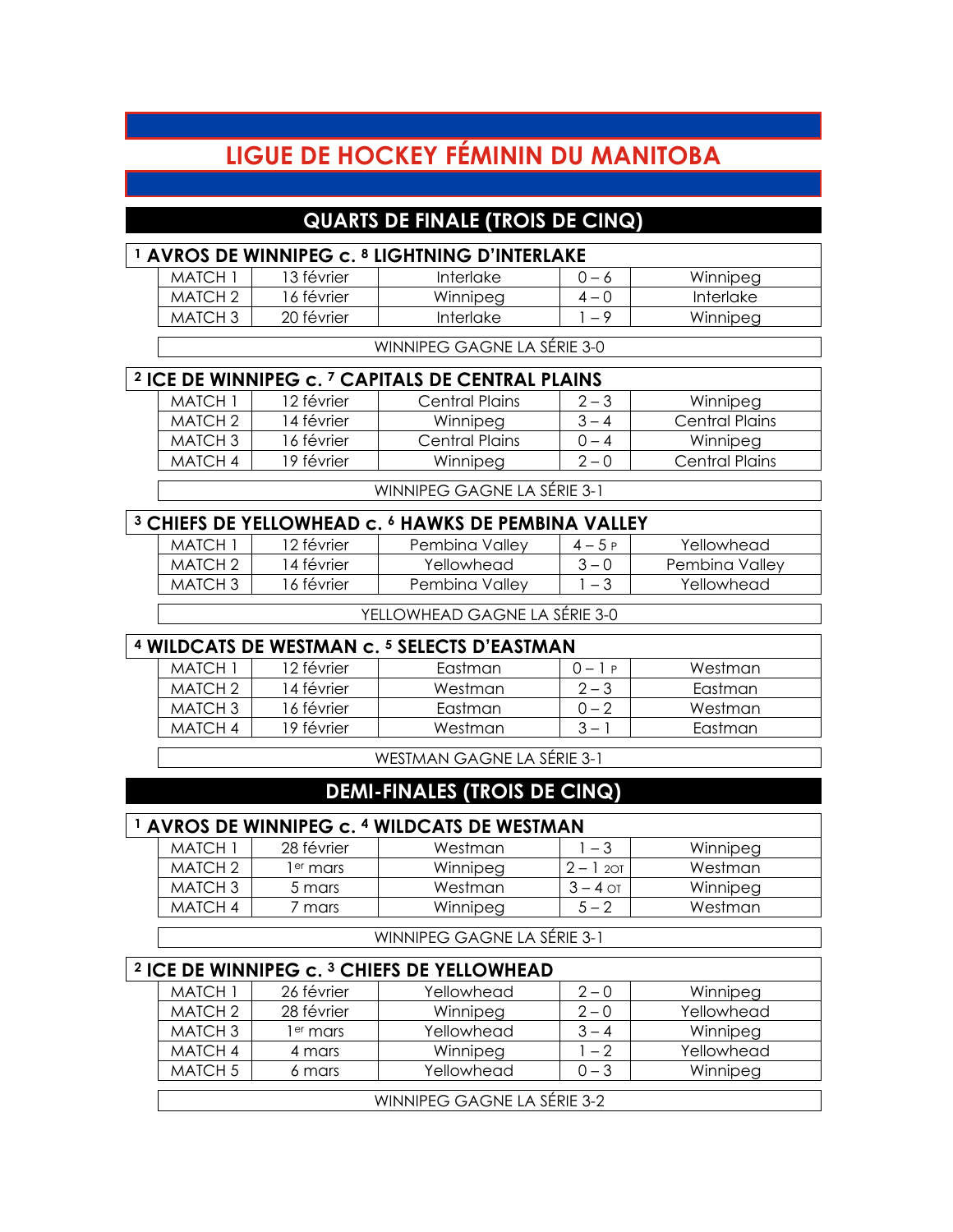|                                                                | <b>CHAMPIONNAT DE LA MFHL (TROIS DE CINQ)</b> |         |            |  |       |  |  |
|----------------------------------------------------------------|-----------------------------------------------|---------|------------|--|-------|--|--|
| <sup>1</sup> AVROS DE WINNIPEG c. <sup>2</sup> ICE DE WINNIPEG |                                               |         |            |  |       |  |  |
|                                                                | MATCH 1                                       | 14 mars | <b>Ice</b> |  | Avros |  |  |
|                                                                | MATCH <sub>2</sub>                            | 18 mars | Avros      |  | Ice   |  |  |
|                                                                | MATCH <sub>3</sub>                            | 21 mars | Ice        |  | Avros |  |  |
|                                                                | LA SÉRIE EST ÉGALE 0-0                        |         |            |  |       |  |  |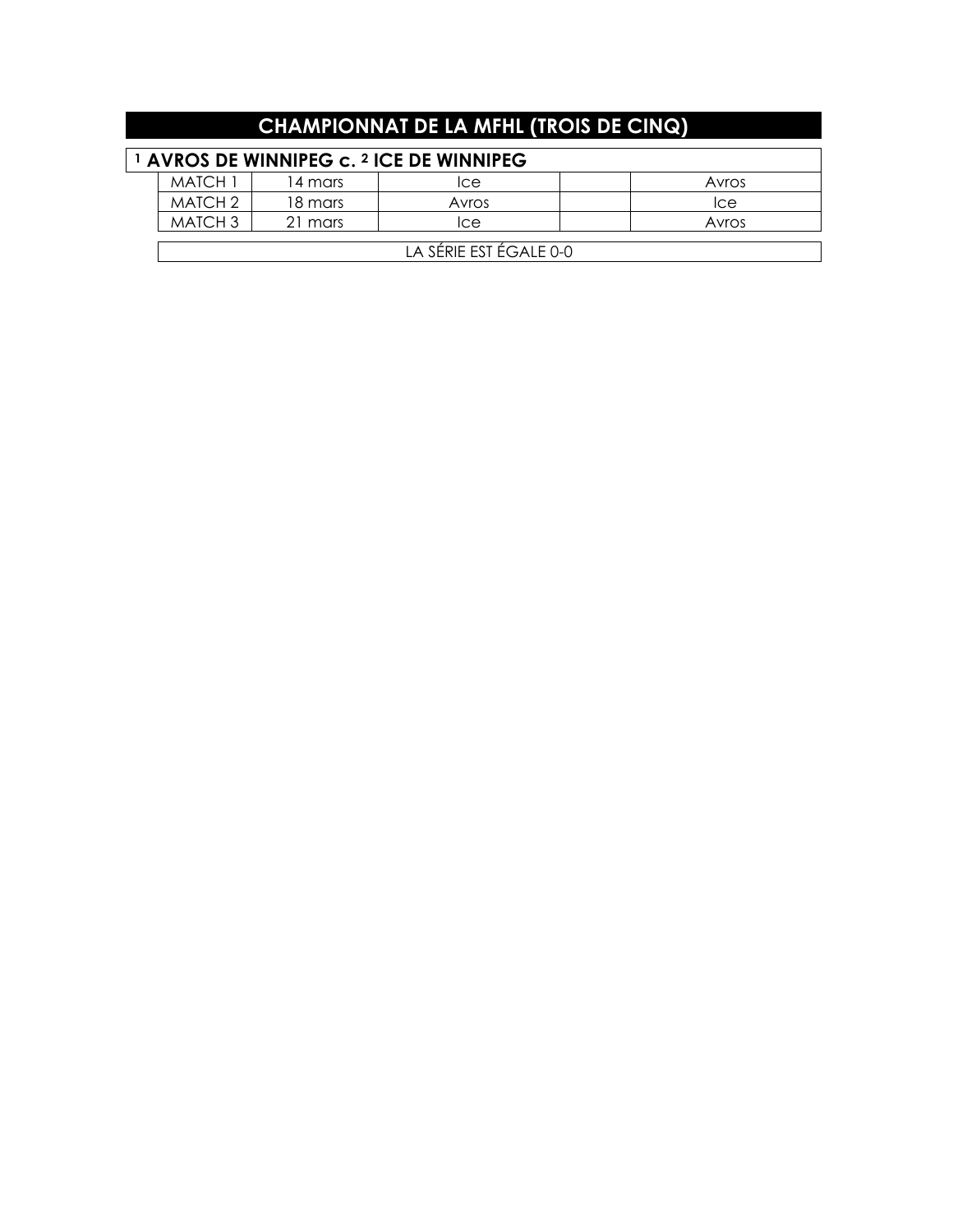## **HOCKEY TERRE-NEUVE-ET-LABRADOR**

### **DEMI-FINALES (DEUX DE TROIS)**

|         |        | <sup>1</sup> EASTERN ICE BREAKERS c. <sup>4</sup> CENTRAL ICE PAK |                          |         |
|---------|--------|-------------------------------------------------------------------|--------------------------|---------|
| MATCH . | 6 mars | Central                                                           |                          | Fastern |
| MATCH 2 | s mars | Eastern                                                           | $\overline{\phantom{0}}$ | Central |

EASTERN GAGNE LA SÉRIE 2-0

#### **<sup>2</sup> WESTERN WARRIORS c. <sup>3</sup> ICE DE TRI-PEN**

| MAI (           | mars | Tri-Pen | $\overline{\phantom{0}}$ | Western |
|-----------------|------|---------|--------------------------|---------|
| MA <sup>T</sup> | mars | Western | .<br>$\mathbf{u}$        | ™ri-Pen |
|                 |      |         |                          |         |

TRI-PEN GAGNE LA SÉRIE 2-0

### **CHAMPIONNAT (DEUX DE TROIS)**

| <sup>1</sup> EASTERN ICE BREAKERS c. <sup>3</sup> ICE DE TRI-PEN |              |      |         |  |         |  |  |  |
|------------------------------------------------------------------|--------------|------|---------|--|---------|--|--|--|
|                                                                  | <b>MATCH</b> | mars | Tri-Pen |  | Fastern |  |  |  |
|                                                                  | MATCH 2      | mars | Eastern |  | Tri-Pen |  |  |  |

EASTERN GAGNE LA SÉRIE 2-0

## **EASTERN ICE BREAKERS**

CHAMPIONNES DE TERRE-NEUVE-ET-LABRADOR 2020 ACCÈDENT AU RÉGIONAL DE L'ATLANTIQUE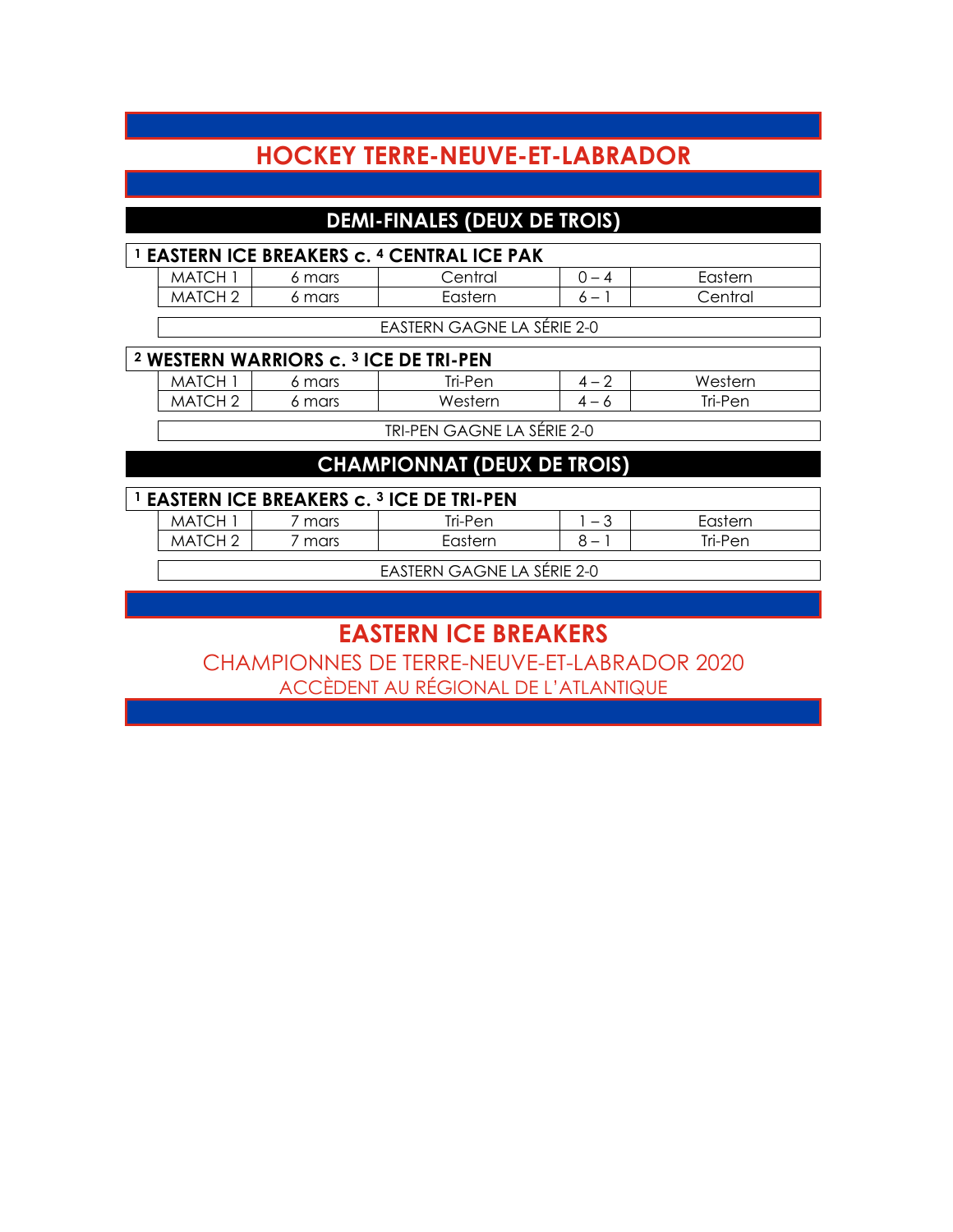# **LIGUE DE HOCKEY FÉMININ MIDGET DE LA NOUVELLE-ÉCOSSE**

### **DEMI-FINALES (TROIS DE CINQ)**

| <b>NORTHERN SELECTS c. 6 PENGUINS D'EAST HANTS</b> |                    |            |                 |         |            |  |
|----------------------------------------------------|--------------------|------------|-----------------|---------|------------|--|
|                                                    | MATCH              | 22 février | East Hants      | $3 - 5$ | Northern   |  |
|                                                    | MATCH <sub>2</sub> | 23 février | East Hants      | $5 - 8$ | Northern   |  |
|                                                    | MATCH 3            | 29 février | <b>Northern</b> | 7 – N   | Fast Hants |  |

NORTHERN GAGNE LA SÉRIE 3-0

#### **<sup>2</sup> FIRE DE HALIFAX c. <sup>5</sup> PANTHERS DU CAP-BRETON**

| MATCH 1            | 22 février | Cap-Breton | $5-$    | Halifax    |
|--------------------|------------|------------|---------|------------|
| MATCH <sub>2</sub> | 23 février | Cap-Breton | $-3$    | Halifax    |
| MATCH 3            | 28 février | Halifax    | $6 - 0$ | Cap-Breton |
| MATCH 4            | 29 février | Halifax    | $-4$    | Cap-Breton |
| MATCH 5            | $er$ mars  | Cap-Breton | - 6     | Halifax    |

HALIFAX GAGNE LA SÉRIE 3-2

### **CHAMPIONNAT DE LA NSFMHL (TROIS DE CINQ)**

#### **<sup>1</sup> NORTHERN SELECTS c. <sup>2</sup> FIRE DE HALIFAX**

| MATCH 1        | 6 mars   | Halifax         | $3 - 0$ | <b>Northern</b> |  |  |
|----------------|----------|-----------------|---------|-----------------|--|--|
| MATCH 2        | 8 mars   | Halifax         | J — 5   | <b>Northern</b> |  |  |
| MATCH 3        | 13 mars  | <b>Northern</b> |         | Halifax         |  |  |
| MATCH 4        | l 4 mars | <b>Northern</b> |         | Halifax         |  |  |
|                |          |                 |         |                 |  |  |
| .<br>_ _ _ . _ |          |                 |         |                 |  |  |

LA SÉRIE EST ÉGALE 1-1